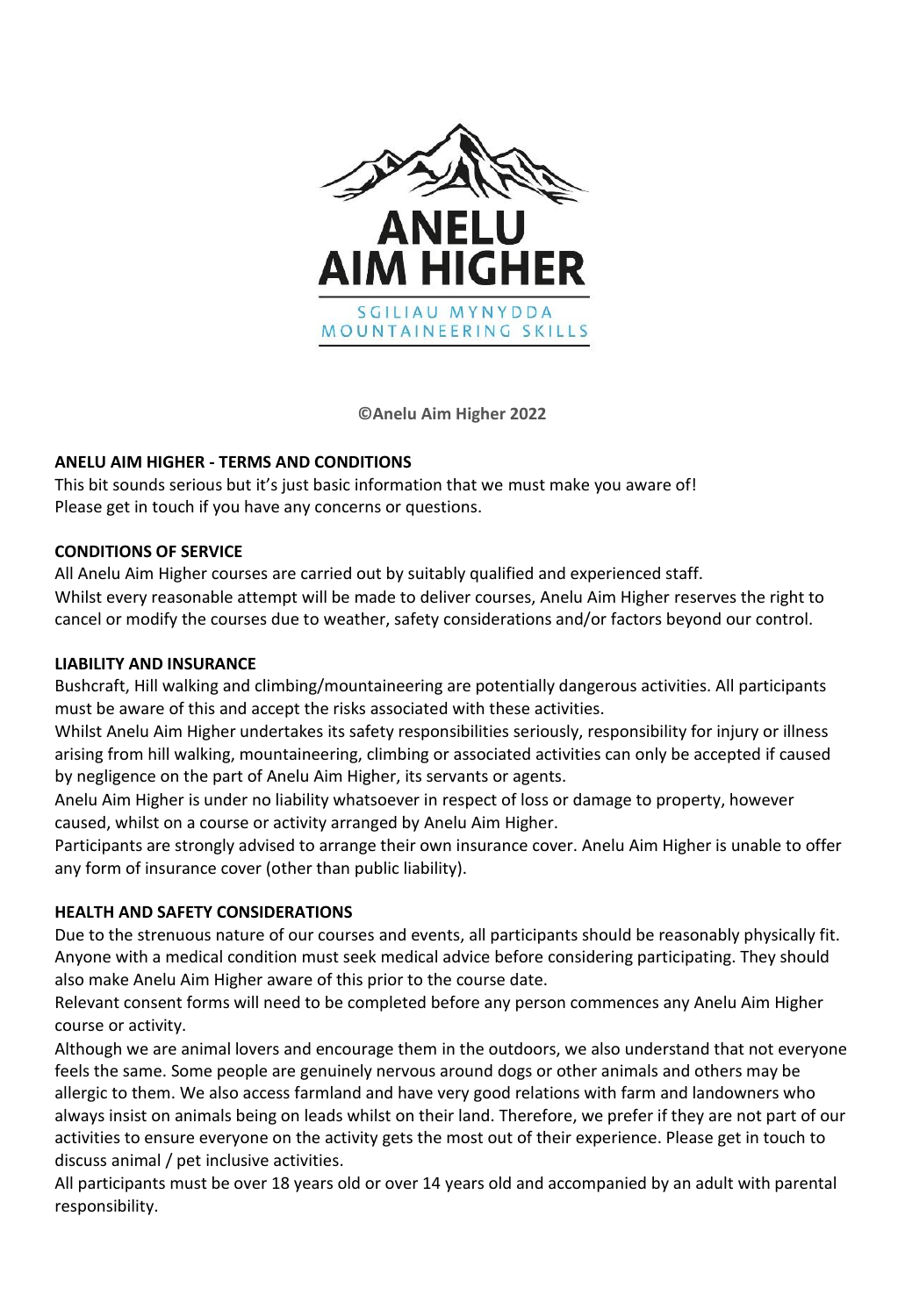However, we do hold an AALA licence, which allows us to take unaccompanied under 18's on adventurous activities, governed by the Health and Safety Executive. Please inform us if anyone under 18 wishes to participate.

Anelu Aim Higher reserves the right to refuse participation to anyone considered to be under the influence of alcohol or drugs.

Anelu Aim Higher staff may require any participant to leave the course if that person acts in any such manner as to endanger him/herself or any other person.

We encourage our clients to take photos and videos of their activities and experiences with us as well as sharing on social media. However, Go Pro devices, drones or similar are not to be used on our courses by clients without written approval as they can be a distraction to both the user and others. They can also affect the safety of the user and others as well as their privacy. There is suitable guidance in place for best practise on the use of drones. Please contact us if you wish to use these devices on any of our activities or courses.

## **DISABILITIES**

Disabled or less able persons are welcome to participate in our courses. Please send details of your specific needs to Anelu Aim Higher at the time of booking or get in touch to discuss prior to booking.

Anelu Aim Higher must be informed of any medical conditions (asthma, epilepsy, etc) or any other special needs of any/all participants before any course date.

### **EQUIPMENT AND CLOTHING**

Full equipment list and instructions will be sent once you are enrolled on a course and your booking confirmed.

Winter skills courses will include the hire of personal equipment such as ice axes, helmets and crampons but you will need to supply your own winter boots as these are not included. Please contact us for advice or to discuss.

No food or accommodation is included unless indicated, previously arranged, confirmed and paid for. All safety and technical equipment are included in our climbing courses.

#### **COURSE PARTICIPANTS**

We require the following minimum numbers for a course to proceed: 5 Day Snowdonia Mountain Skills – 2 persons 1 Day Navigation – 2 persons 2 Day Mountain or Hill Skills – 2 persons Guided walks – 1 person Rock Climbing – 1 person Bushcraft – 1 person

### **BOOKINGS AND PAYMENTS**

A booking is only accepted upon receipt of the appropriate payment. Any course costing less than £500 will require payment in full at the time of booking. Any course booked within two weeks of the course date will require payment in full at the time of booking. Any course costing more than £500 will require a deposit of 50% on booking and the remaining 50% no later than two weeks before the course start date unless the fee is part of an agreed bespoke activity of a value greater than £1000.00 which will require full payment prior to the activity/course/event or different terms have been agreed and accepted in writing beforehand.

We may request a small non - refundable deposit for courses, bookings, or activities with the remaining balance due no less than two weeks before the activity date.